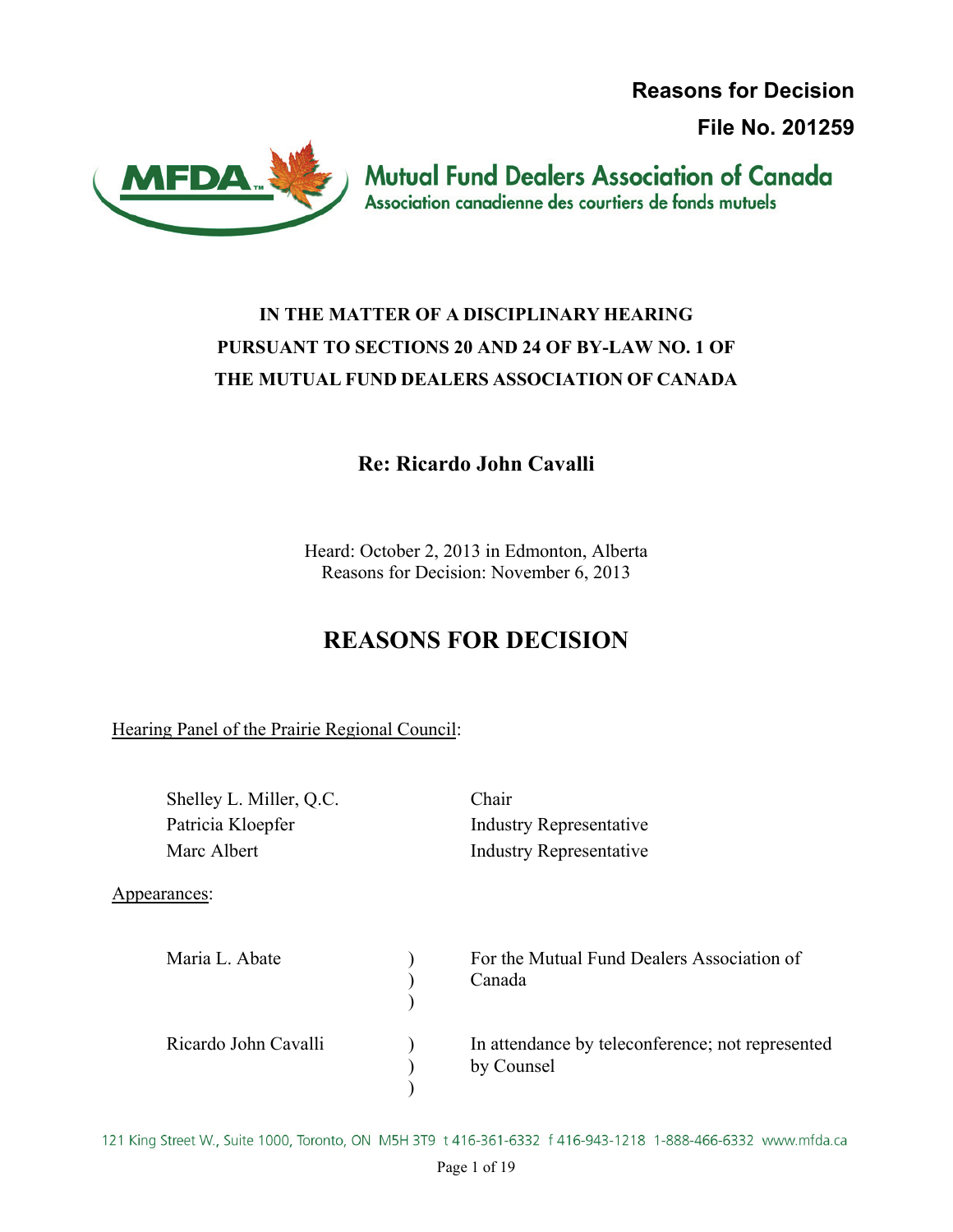#### **I. INTRODUCTION**

1. By Notice of Hearing dated March 1, 2013, the Mutual Fund Dealers Association of Canada (the "MFDA") made two allegations against Ricardo John Cavalli, (the "Respondent") the first of which read as follows:

**Allegation #1:** From January 2006 to July 2009, the Respondent engaged in securities related business that was not carried on for the account of and through the facilities of the Member by selling, recommending, facilitating the sale, or making referrals in respect of the sale of three different exempt securities to clients and other individuals outside the Member, contrary to MFDA Rules 1.1.1, 2.4.2, and 2.1.1.

2. This Panel was informed as of September 27, 2013, that as a result of an Agreed Statement of Facts, (1) Allegation #2 was withdrawn, (2) the Respondent admitted the facts in the Agreed Statement of Facts, (3) those facts constitute misconduct under MFDA Rules 1.1.1, 2.4.2, and 2.1.1 for which the Respondent may be penalized on the exercise of the discretion of a Hearing Panel pursuant to Section 24.1 of the MFDA By-law No.1, and (4) the hearing would proceed on October 2, 2013 on the issue of penalty only and in public pursuant to Rule 1.8 of the MFDA Rules of Procedure.

3. The hearing was convened before this Panel on October 2, 2013 in the presence of Enforcement Counsel, certain members of the public and by prior agreement, the Respondent, who was self-represented, attended by telephone.

4. Enforcement Counsel advised that MFDA was seeking by way of penalties, a permanent prohibition on the authority of the Respondent to conduct securities related business in any capacity over which the MFDA has jurisdiction, a fine in the range of \$300,000, and an award of costs of \$7,500.

5. The relevant agreed facts are set out below.

#### **II. AGREED FACTS**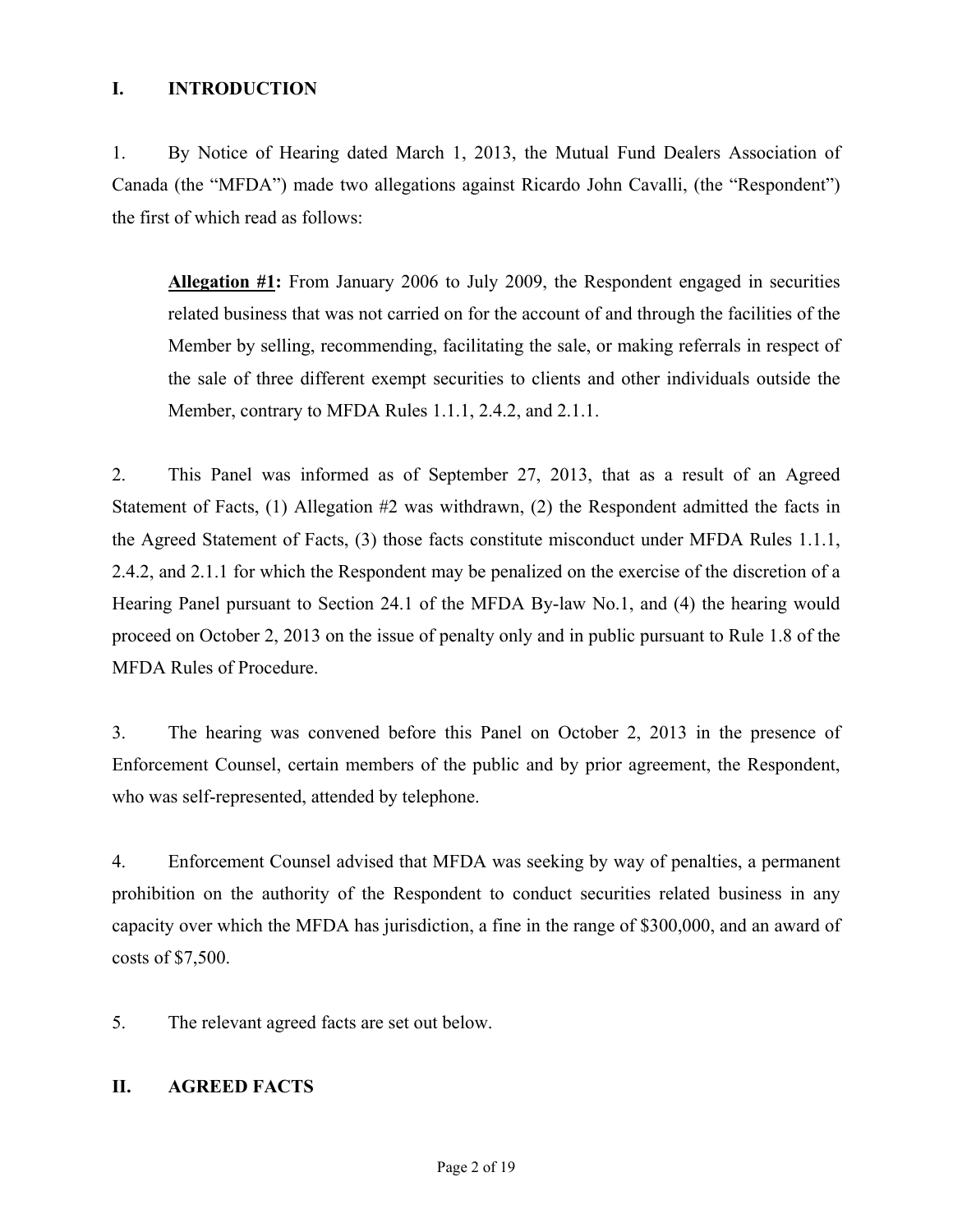6. From March 30, 1995 to May 14, 2010, the Respondent was registered as a mutual fund salesperson and Branch Manager in Alberta and British Columbia for PFSL Investments Canada Ltd. ("PFSL"). At the material time, the Respondent resided in Spruce Grove, Alberta.

7. On May 14, 2010, the Respondent was terminated by PFSL as a result of the activities described herein.

8. The Respondent is not currently registered in the securities industry in any capacity. The Respondent states that he is currently unemployed.

9. The Respondent has not previously been the subject of disciplinary proceedings.

10. On or about April 7, 2010, Staff of the MFDA ("Staff") received a complaint from a PFSL client alleging that the Respondent was engaging in outside business activities with clients by selling, recommending, facilitating the sale, or making referrals in respect of the sale of exempt securities that were not being sold through the facilities or for the account of his Member. Staff forwarded a copy of the complaint to PSFL.

11. In response to the complaint, Staff and PFSL commenced investigations into the Respondent's activities which revealed that the Respondent had been selling, recommending, facilitating the sale or making referrals in respect of the sale of the following exempt securities:

- i. FRPL Finance Ltd. ("FRPL");
- ii. Prodo Energy Inc. ("Prodo"); and
- iii. Focused Money Solutions Inc. ("Focused Money").

12. None of the exempt securities had been approved by PFSL for sale by its Approved Persons, including the Respondent.

### **FRPL Finance Ltd. ("FRPL")**

13. FRPL carries on business as a real estate investment trust ("REIT"). FRPL described its primary business as developing, acquiring and operating resort based real estate for ultimate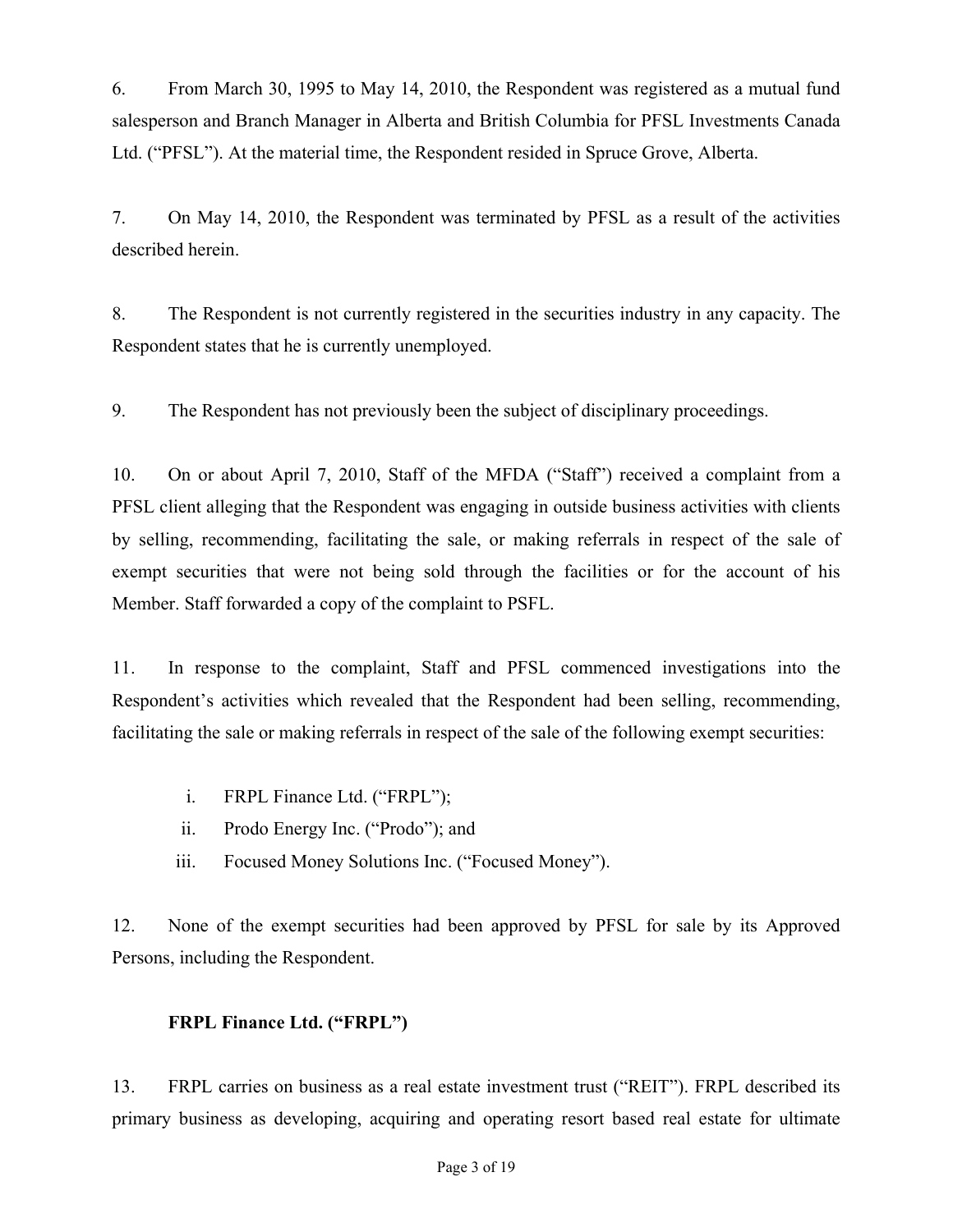disposition in a timeshare format and related activities. FRPL cites its secondary business as acquiring, holding and disposing of property of all kinds and ownership interests in other assets.

14. The offering memorandum prepared in connection with the FRPL offering described the securities offered as Series 1 and Series 2 First Mortgage Bonds secured by resort property or property that would be developed into a resort.

15. During the course of the investigation, Staff determined that between January 2006 and June 2007, the Respondent received a total of \$185,760 in commission relating to the distribution of FRPL securities. The Respondent personally invested in excess of \$100,000 in FRPL securities on March 7, 2007.

16. On or about March 8, 2010, and in connection with a restructuring process, FRPL proposed and subsequently appointed the Respondent as one of three Trustees for FRPL subject to approval by the FRPL Board of Directors. As a Trustee of FRPL, the Respondent's powers and authorities included, but were not limited to the following: acting for, voting on behalf of and representing the Trust as a holder of the LP units and other securities of the Trust; maintaining records and providing reports to unit holders; supervising the activities and managing the investments and affairs of the Trust and effecting payments of distributions from the Trust to unit holders.

17. The Respondent did not disclose his appointment as Trustee to PFSL.

18. On April 7, 2010, a PFSL client advised Staff that the Respondent was a Trustee of FRPL and that the Respondent was recommending investments in FRPL to clients.

#### **Prodo Energy Inc. ("Prodo")**

19. During the course of PFSL's investigation of the Respondent's activities, PFSL identified Prodo as an exempt security which the Respondent had recommended to client ST. The Respondent also had personal investments in Prodo.

20. In April 2007, shortly after client ST had retired and had received a financial package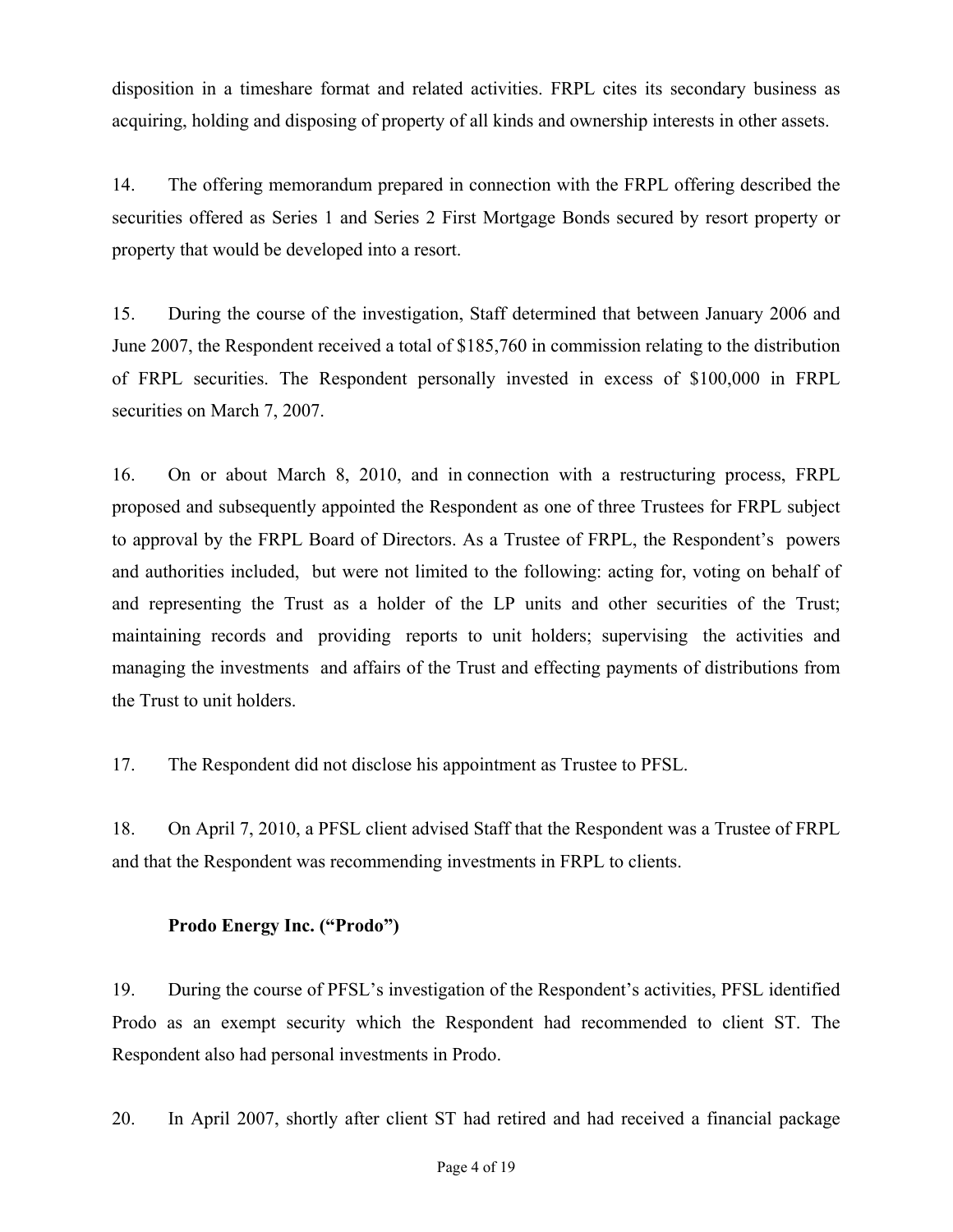from her employer, the Respondent presented client ST with an opportunity to invest in Prodo. The Respondent described Prodo as an energy company which sought out older and no longer productive oil and gas wells and attempted to obtain any residual oil and gas. As the wells were already in existence, Prodo did not need to fund the drilling and exploration of the wells, which resulted in substantial savings for the company.

21. On August I7, 2007, the Respondent brought a subscription agreement for Prodo to client ST's home for completion. Client ST signed the subscription agreement in order to facilitate her investment of approximately \$52,000 in Prodo. The Respondent was identified on the subscription agreement as the person who witnessed client ST's signature of the subscription agreement.

22. The subscription agreement and the Private Issuer Eligibility Certificate identified client ST as a "close business associate of a director, executive officer, founder or control person of the Issuer". During an interview with Staff, client ST stated that she was not a close business associate of anyone at Prodo and believed this description applied to the Respondent's relationship with Prodo.

23. On August 23, 2007, client ST redeemed a total of \$50,000 from her PFSL client account by way of seven small transactions for a total amount of \$50,000.

24. On September 21, 2007, client ST used the redemption proceeds to purchase 50 shares of Prodo.

25. During the course of Staff's investigation, the Respondent denied receiving any referral or finder's fees from Prodo for directing investors to them.

26. Subsequently, Prodo advised Staff that the Respondent had been paid approximately \$25,000 in referral fees for directing approximately 15 investors to Prodo and assisting Prodo in raising \$500,000 in the early part of 2007.

27. On June 8, 2011, Prodo provided an updated list of investors who were referred to them by the Respondent and, where available, copies of commission cheques paid to him. According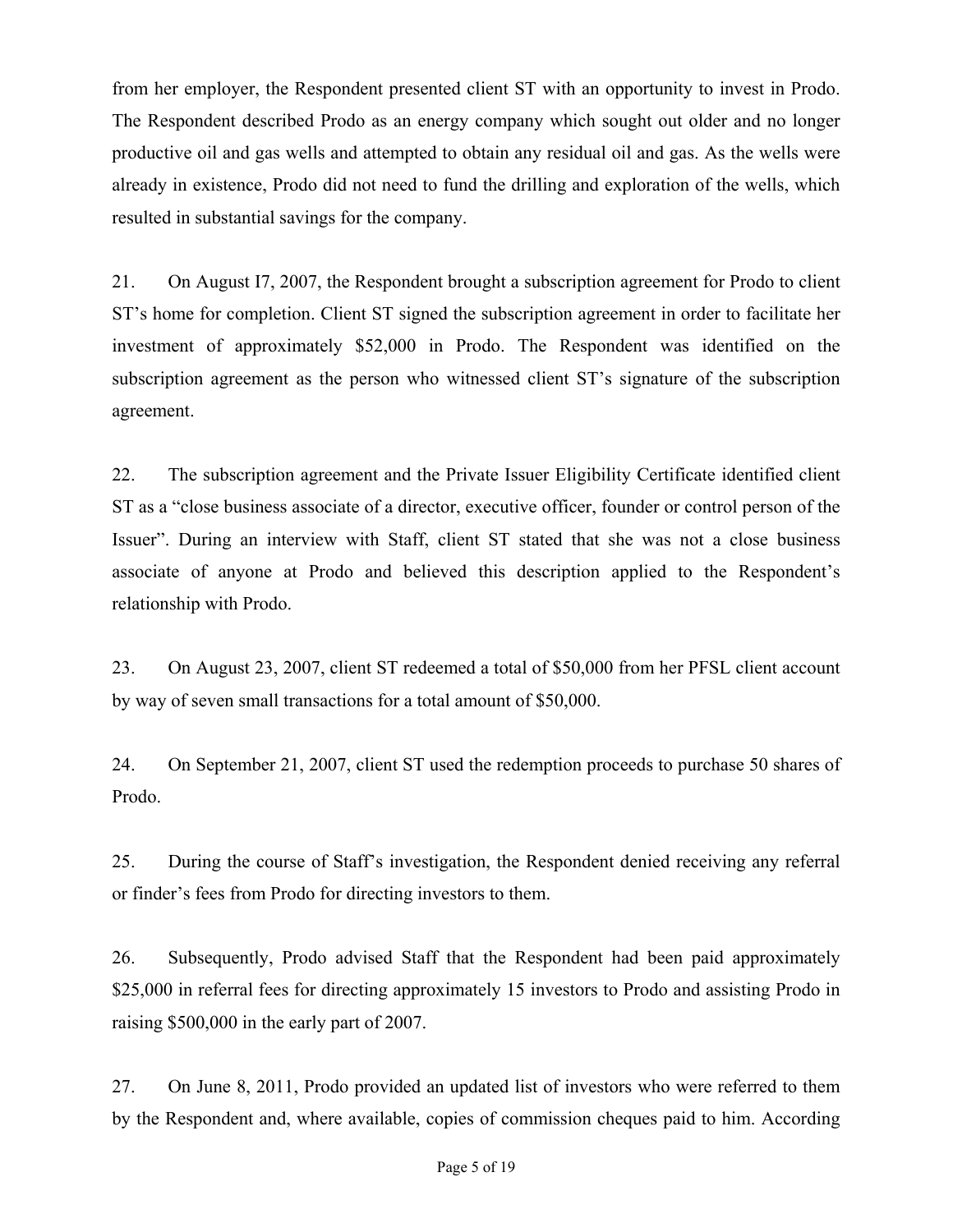to Prodo's records, the Respondent referred 27 investors to Prodo and received a total of \$78,468 in referral fees.

#### **Focused Money Solutions Inc. ("Focused Money")**

28. On May 8, 2011, the Alberta Securities Commission ("ASC") received a complaint against the Respondent from client VJ. The complaint alleged that the Respondent had facilitated an investment by client VJ in an investment product offered by Focused Money. The ASC referred client VJ's complaint to the MFDA.

29. On November 16, 2011, Staff interviewed client VJ. Client VJ advised that in December 2005 her husband had passed away and that shortly thereafter, in March 2006, the Respondent attended at her home with the proceeds of her husband's life insurance policy. The Respondent advised client VJ that the life insurance proceeds could be re-invested into her existing mutual fund accounts, but client VJ indicated that she was not prepared to consider reinvestment at this time.

30. Sometime later, at a telephone meeting between client VJ and the Respondent, client VJ advised the Respondent that she was thinking of investing in real estate. After the passage of some time, client VJ decided that she would not invest in real estate and contacted the Respondent to seek other investment opportunities. The Respondent recommended that she invest in Focused Money.

31. Client VJ further advised Staff that the Respondent explained Focused Money as a low-risk investment into American life insurance products and that it would generate simple interest at a rate of 10% per annum.

32. On March 11, 2009, client VJ invested \$125,125 into the Focused Money Life Settlements No. 2 LP. The Private Placement Subscription Agreement lists the Respondent as the agent responsible for the sale of the product to client VJ.

33. Client VJ's investment had a maturity date of January 4, 2029 and would purportedly generate a monthly income of \$1,041.67 starting on January 5, 2009. In fact, client VJ received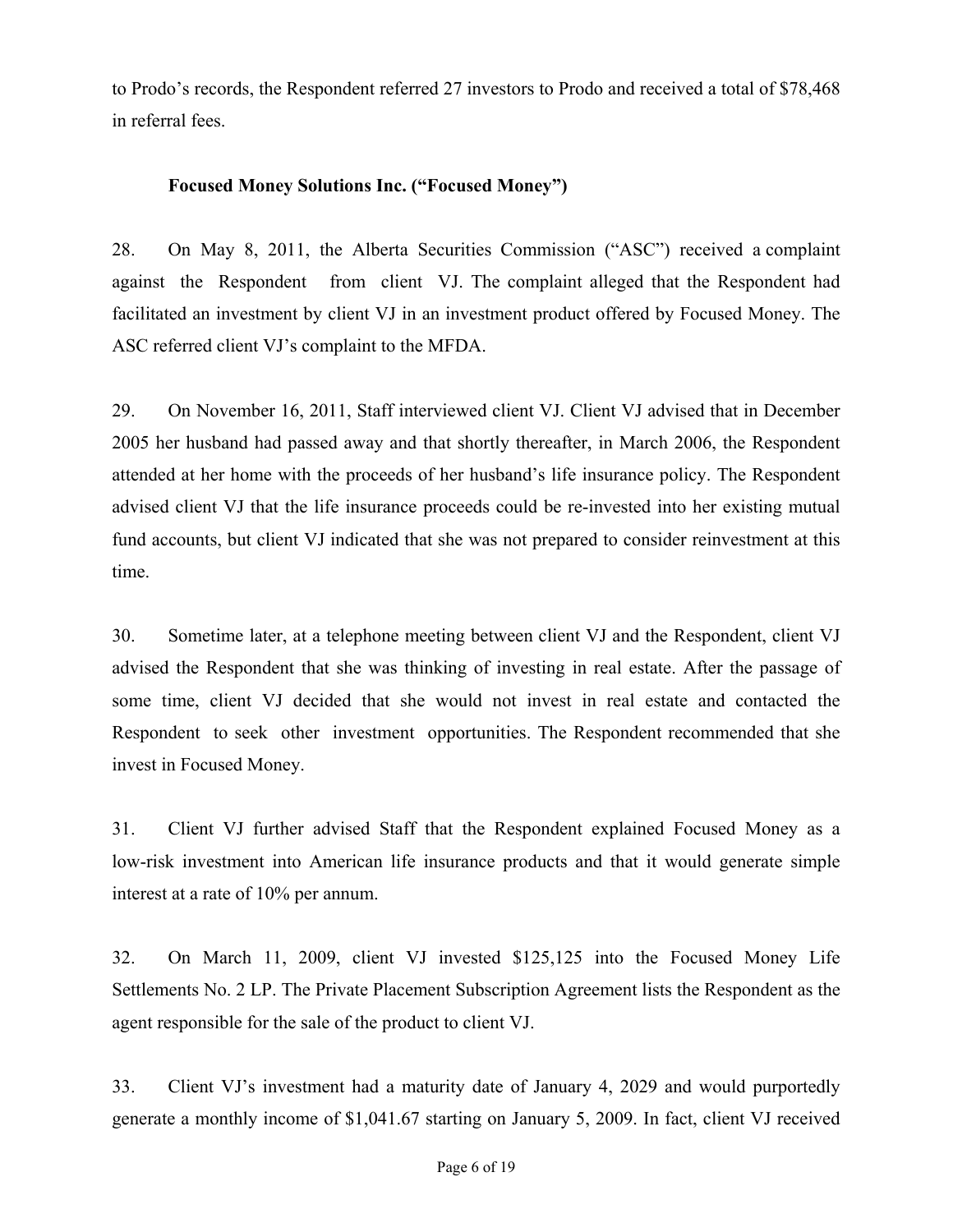interest payments for a period of over one year until they stopped arriving in April 2010.

34. On April 1, 2010, client VJ received a letter from Focused Money advising that they would be discontinuing payments. The letter advised that the discontinuance of payments was a result of the receivership of one of Focused Money's American service providers and that, in the interim, Focused Money was investigating the possible sale of some assets to obtain the capital required to continue to make payments and to minimize losses.

35. Exempt distribution reports filed with the British Columbia Securities Commission ("BCSC") by Focused Money identified 1439818 Alberta Inc. as having received commissions totalling approximately \$36,817 in relation to the distribution of Focused Money securities.

36. A corporate profile report for 14398180 Alberta Inc. lists the Respondent's spouse as a Director and the Respondent's home address as the company's registered office. The report also lists Alternative Money Solutions ("AMS") as an associated registration to 14398180 Alberta Inc. under the Partnership Act. During the course of Staff's investigation, the Respondent admitted that he was the President of AMS.

37. On December 23, 2009, the ASC issued a Notice of Hearing against Focused Money for allegedly making misleading or untrue statements to Alberta investors and for behavior contrary to the public interest. On that same date, the ASC also issued an Interim Cease Trade Order (ICTO) against securities of Focused Money. The ICTO was extended on January 6, 2010. On February 22, 2010, the ASC, considering it to be in the public interest, further extended the ICTO until submissions have been provided to the Hearing Panel and the opportunity to consider them and rule on any further disposition that could be made.

#### **PFSL's Policies and Procedures**

38. PFSL's policies and procedures prohibited its Approved Persons from, among other things, selling any investments other than "mutual fund products specifically authorized for sale by PFSL."

39. From 2005 to 2008, the Respondent signed PFSL's annual Branch Manager Certification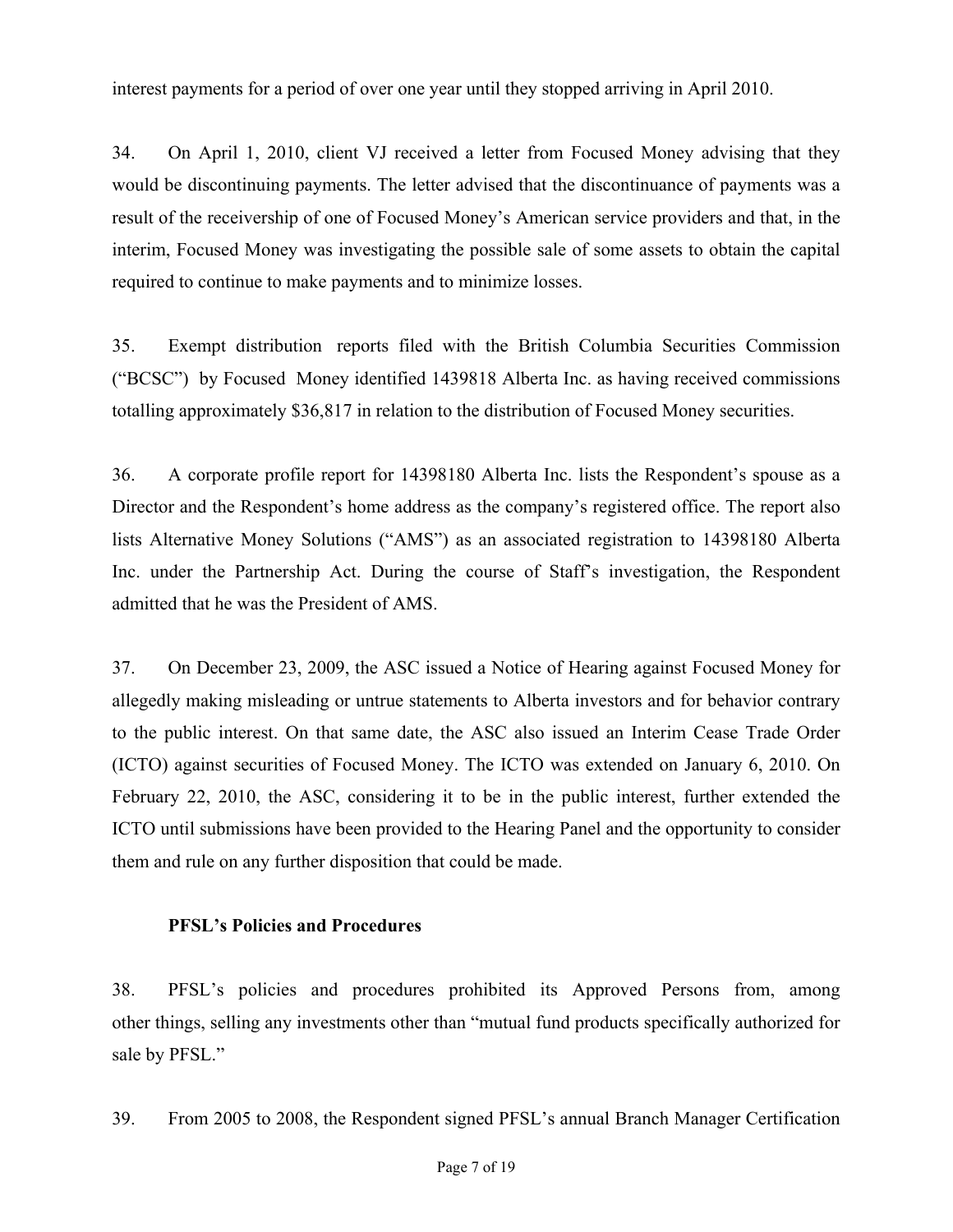Form indicating that he had read and was familiar and in compliance with the policies and procedures of the Member regarding outside business activities.

40. On March 19, 2009, the Respondent also completed an online form with attestations regarding his compliance with the policies and procedures of the Member, including outside business activities and referral or finder's fees.

#### **Investigations**

41. In August 2010, Staff commenced its investigation of the Respondent's activities.

42. On February 11, 2011, during the course of an interview with Staff, the Respondent was questioned as to whether he had received referral fees or other forms of compensation for directing investors to Prodo. The Respondent denied selling or making referrals in respect of Prodo and denied receiving any compensation in respect of such sales or referrals.

43. On May 18, 2001, Staff advised the Respondent that it had received information from Prodo confirming that the Respondent had referred investors to Prodo. Staff wrote to the Respondent requesting that he disclose the number of investors he had referred to Prodo, the amounts of their investments, and the commissions or fees he had received for making such referrals. Staff also requested that the Respondent disclose the same information in respect of any other companies to which he may have referred investors.

44. Contrary to the Respondent's statements during his interview with Staff, the Respondent now acknowledged by email dated May 30, 2011 that he was aware of six individuals who had invested in Prodo and stated that he did not "have records that indicate what they [Prodo] sent to me". The Respondent denied making referrals in respect of any investments other than Prodo.

45. By the time the Respondent made this statement, Prodo had paid the Respondent approximately \$78,468 in referral fees for directing 27 investors to Prodo.

46. Additionally, by the time the Respondent made this statement, the Respondent had been paid a total of \$185,760 in commissions relating to the distribution of FRPL's securities and had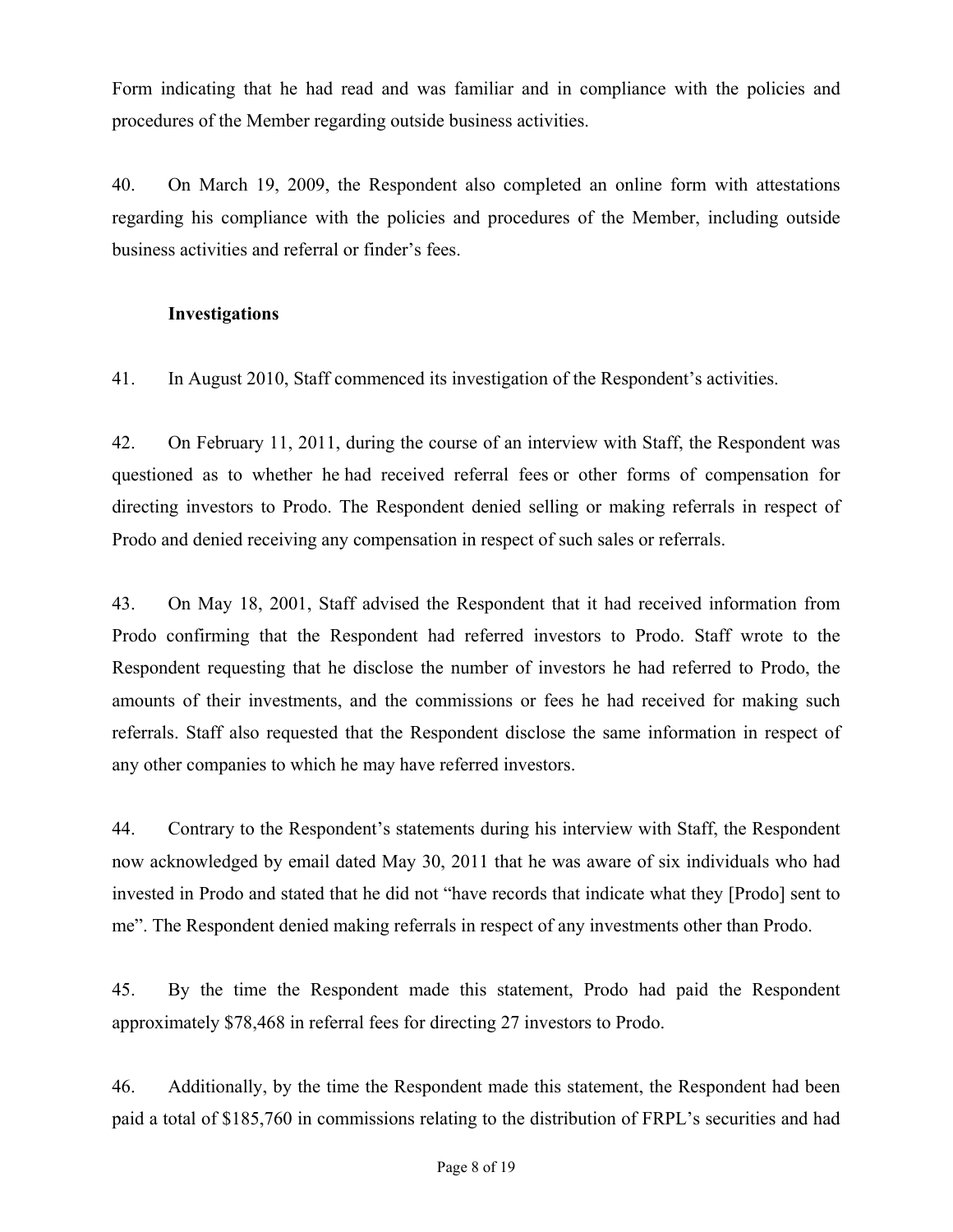facilitated client VJ's investment in Focused Money. By this time, Focused Money had also paid 1439818 Alberta Inc., the company owned by the Respondent's spouse, \$36,817 in relation to the distribution of Focused Money securities.

47. In total, the Respondent received \$301,045 in compensation in relation to his involvement in sales or referrals of the FRPL, Prodo and Focused Money exempt securities to clients and other individuals.

48. As far as Staff is aware, FRPL, Prodo and Focused Money are arm's length entities to the Respondent and there was no existing relationship between the Respondent and FRPL, Prodo or Focused Money prior to January 2006. After January 2006, the Respondent's relationship to FRPL, Prodo and Focused Money was one of product salesperson.

49. While the Respondent received \$301,045 in compensation in relation to his involvement in sales or referrals of the FRPL, Prodo and Focused Money exempt securities to clients and other individuals, he states that he invested all of the compensation and commissions he earned in the said products, which have not subsequently produced any significant financial benefit for the Respondent. The Respondent states that he is presently in financial distress.

#### **Misconduct Admitted**

50. By engaging in the conduct described above, the Respondent admits that from January 2006 to July 2009, he engaged in securities related business that was not carried on for the account of and through the facilities of the Member by selling, recommending, facilitating the sale, or making referrals in respect of the sale of three different exempt securities to client and other individuals outside the Member, contrary to MFDA Rules 1.1.1, 2.4.2 and 2.1.1.

#### **III. SUBMISSIONS MADE BY ENFORCEMENT COUNSEL FOR MFDA**

51. MFDA noted that the authority to discipline Approved Persons, to determine penalties and to award costs is provided by Sections 21, 22.1, 24.1.1, 24.1.4 and Section 24.2.of the MFDA By-law No. 1.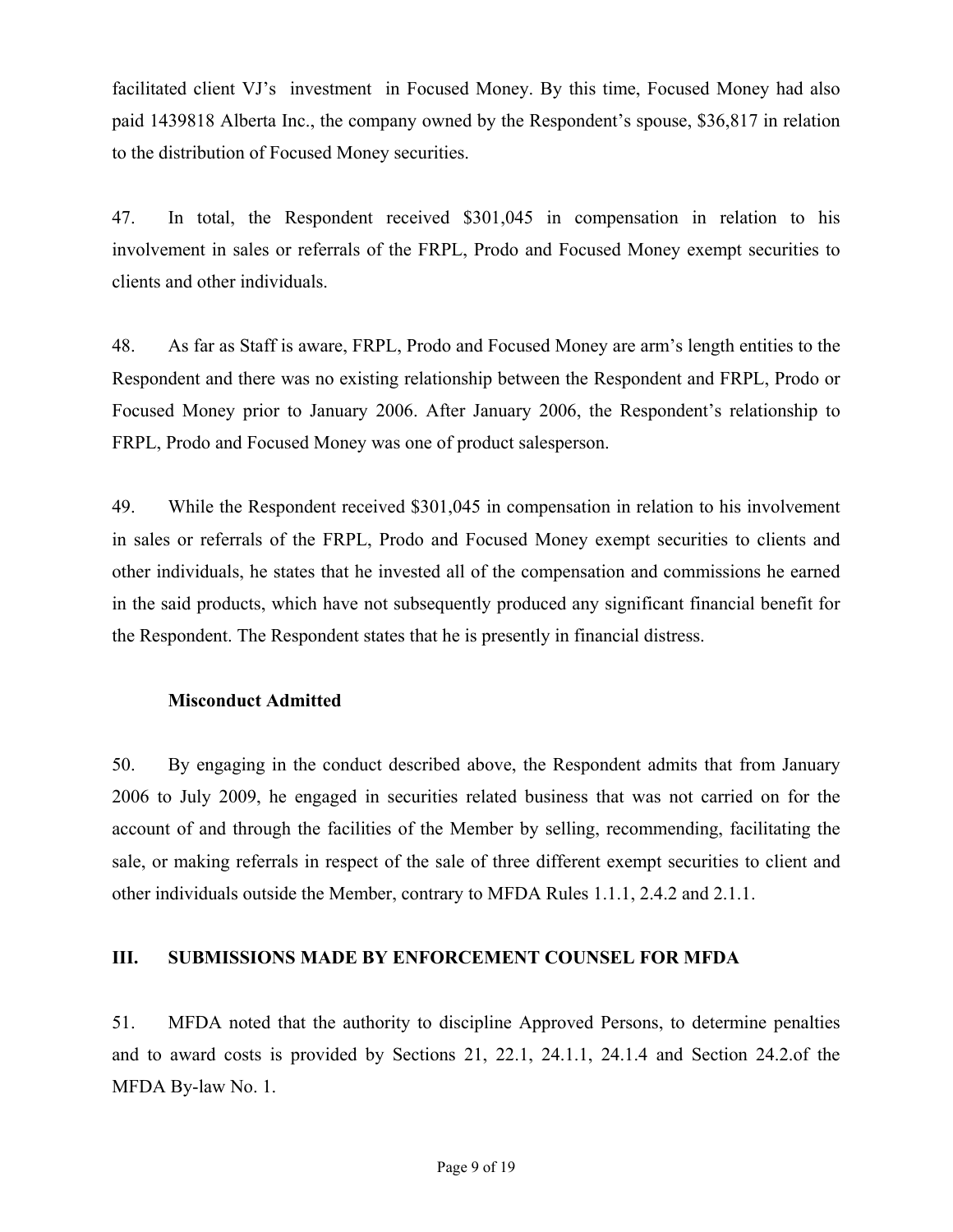- i. He violated MFDA Rule 1.1.1 which governs acceptable business structures for Approved Persons and Members;
- ii. His participation in the sale of exempt market investment products and the sale of the said exempt market products was not carried on for the account of the Member or through the facilities of the Member;
- iii. From January 2006 to July 2009, he participated in the sale of three exempt products outside of the Member, namely FRPL Finance Ltd., Prodo Energy Inc. and Focused Money Solutions Inc., none of which had been approved for sale by the Respondent's Member, PFSL;
- iv. He violated MFDA Rule 2.4.2 governing referral arrangements and his activities did not fall into the permitted categories of MFDA Rule 2.4.2(b);
- v. Between January 2006 and June 2007, he received \$185,760 in commissions relating to the distribution of FRPL securities and personally invested in excess of \$100,000 in such securities during that time;
- vi. He referred 27 investors to Prodo for which he received \$78,468 in referral fees.
- vii. He received commissions totaling approximately \$36,817 in relation to the distribution of Focused Money through his numbered company 1439818 Alberta Inc. and that he had earned commissions fees and compensation of approximately \$301,045 relating to his involvement in the sale or referral of the said products;
- viii. He invested all of the compensation and commissions earned through the sales or referrals into the said products which has not produced any significant financial benefit resulting in his own personal current financial distress;
	- ix. He breached MFDA Rule 2.1.1. which governs the appropriate standard of conduct for Approved Persons and that on becoming aware of MFDA's investigation into his activities he attempted to hamper the investigation by providing misleading statements and information in relation to the extent of his participation in and compensation from the sale and referral of the said products; and
	- x. He engaged in securities related business that was not carried on for the account and through the facilities of the Member by selling, recommending or facilitating the sale of exempt market investment products.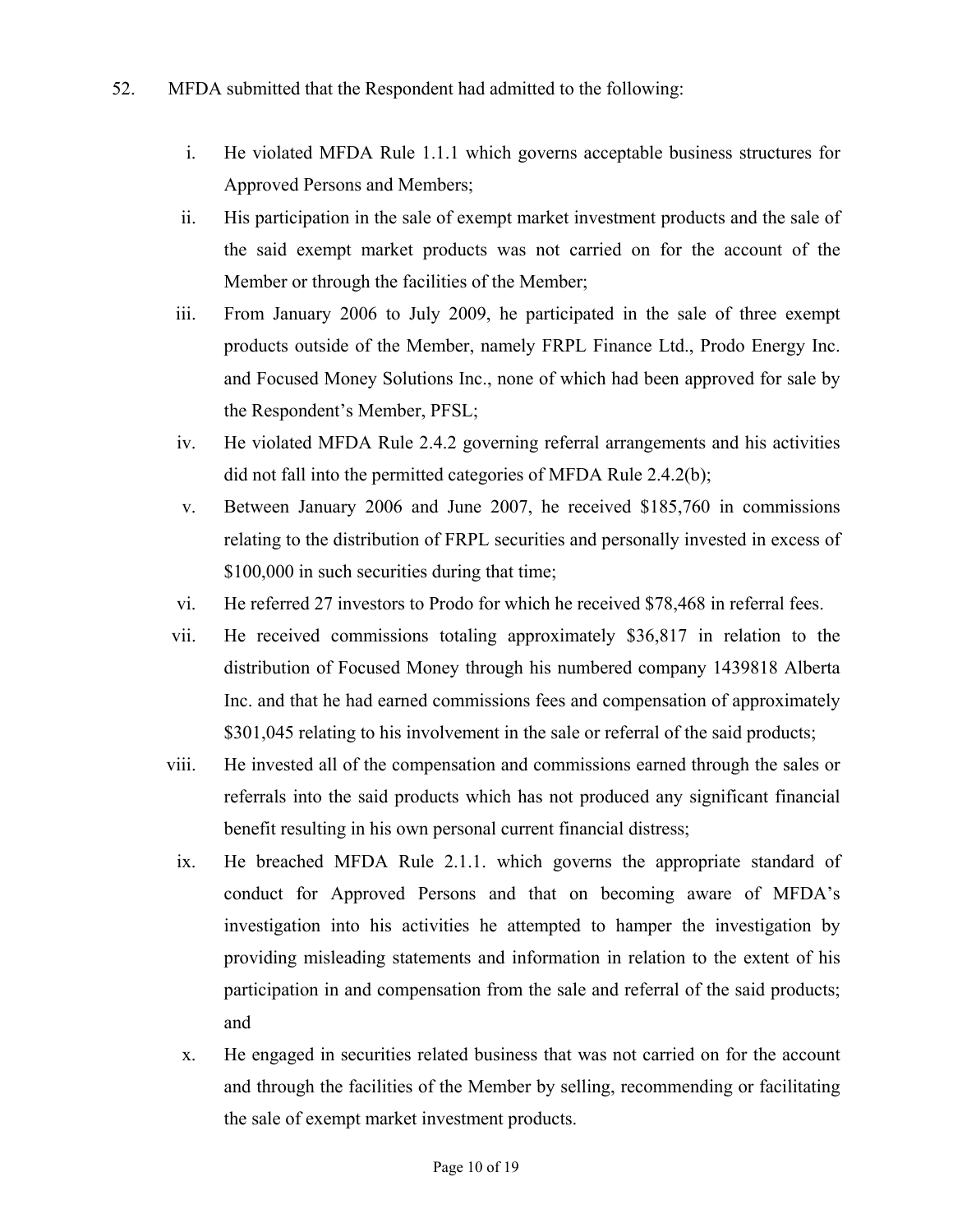53. MFDA submitted that MFDA Rule 1.1.1(a) prohibits an Approved Person from engaging in securities related business in any form that is not carried on for the account of the Member through the facilities of the Member and in accordance with MFDA By-laws and rules, often referred to as the prohibition against selling securities "off book".

54. MFDA submitted that this rule is fundamental to the regulatory mandate of the MFDA to enhance investor protection and strengthen public confidence in the Canadian mutual fund industry. The rule establishes a regime whereby an Approved Person is permitted to sell only investment products which have been first approved for sale by the Member and sold through the facilities of the Member, thereby ensuring the trading activity is subject to appropriate product due diligence, review and supervision.

55. Enforcement Counsel also referred this Panel to certain case authorities in relation to the consideration of penalty in this case. The first was the passage in *Re Thomson*, referencing the Conduct and Practices Handbook course offered by the Canadian Securities Institute ("CSI") which reads as follows:

"*Consideration for the financial integrity and moral responsibilities of one's firm are essential to the business dealings of the Registered Representative…[T]he standard is clear that in that an RR must not trade in securities other than through the firm employing the RR, and the firm must have knowledge and give consent for these business dealings…[S]uch activities done by a registered representative employee without the knowledge of the member firm may expose the member firm to vicarious liability for the actions of its employee. This provision is for the protection of the investors, as well as member firms. When the transaction is done off the books, the Association member loses the ability to supervise the transaction and to take responsibility for the suitability of the transaction for the investor." Re Thomson* [2004] I.D.A.C.D. No. 49 (Pacific District Council) at paras. 56-60.

56. Enforcement Counsel also referred to the decision of the Prairie Regional Council in *In the Matter of Arnold Tonnies* ("*Tonnies*") for the following propositions of law:

i. Sanctions imposed in the securities regulatory context should be protective and preventative, intended to be exercised to prevent likely future harm to the capital markets (at pp. 21-22);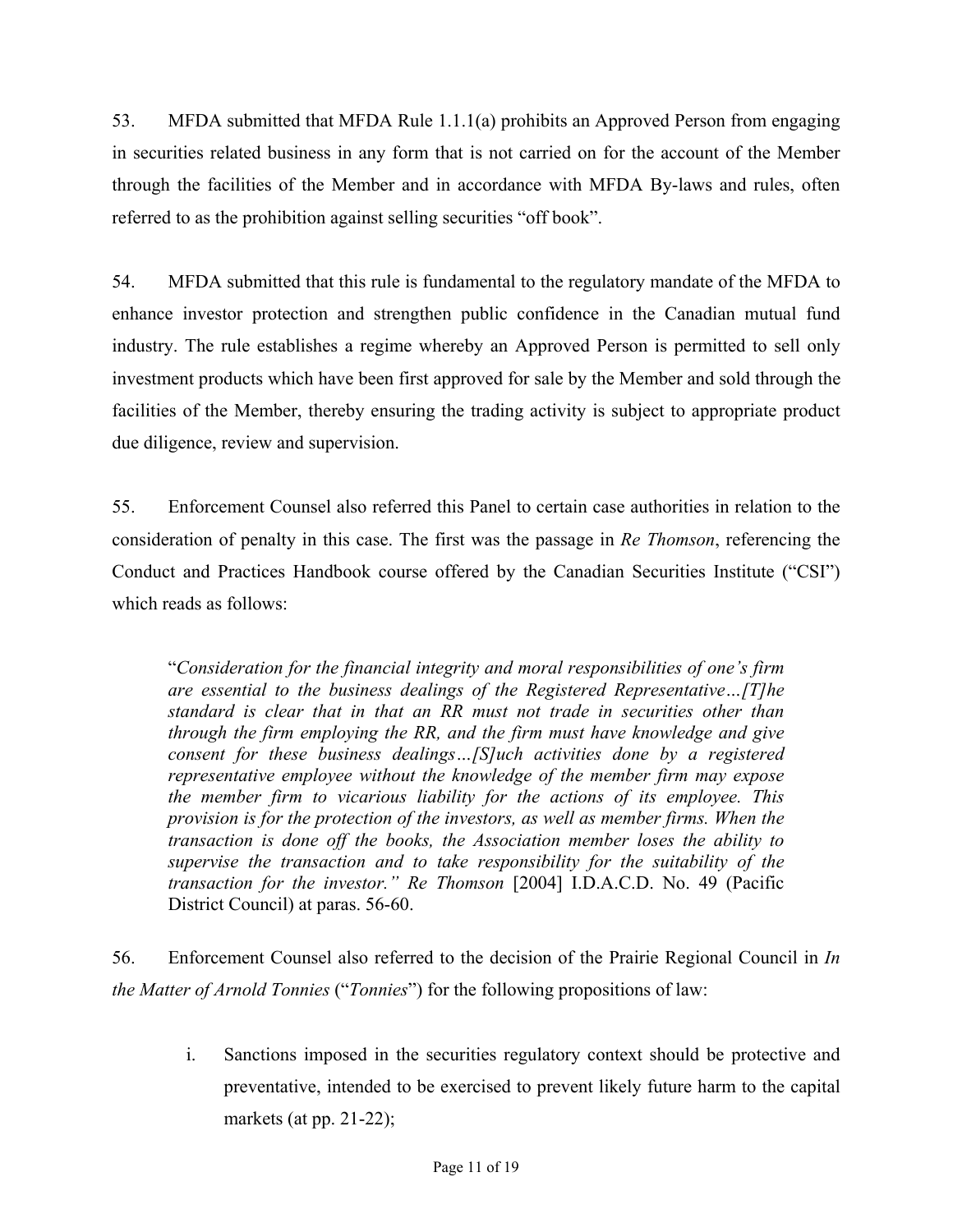- ii. General deterrence is an appropriate consideration in making orders that are both protective and preventative. A penalty must reaffirm public confidence in the regulatory system and ensure that the misconduct is not repeated by others in the industry (at pp. 22);
- iii. In exercising its discretion to impose a penalty, a hearing panel should take into account the following considerations:
	- (a) The protection of the investing public;
	- (b) The integrity of the capital markets;
	- (c) Specific and general deterrence;
	- (d) The protection of the MFDA's membership; and
	- (e) The protection of the integrity of the MFDA's enforcement processes.
- iv. Other factors that hearing panels frequently consider include the following:
	- (a) The seriousness of the allegations proved against the Respondent;
	- (b) The Respondent's past conduct, including prior sanctions;
	- (c) The level of the Respondent's activity in the capital markets;
	- (d) Whether the Respondent recognizes the seriousness of the improper activity;
	- (e) The harm (or potential harm) suffered by investors as a result of improper activity; and
	- (f) Previous decisions made in similar circumstances (at p. 23).

#### **IV. THE RESPONDENT'S SUBMISSIONS**

57. The Respondent's written submissions contained the following responses in relation to penalty:

> i. PFSL terminated the Respondent immediately after he advised he was seeking a new sponsor;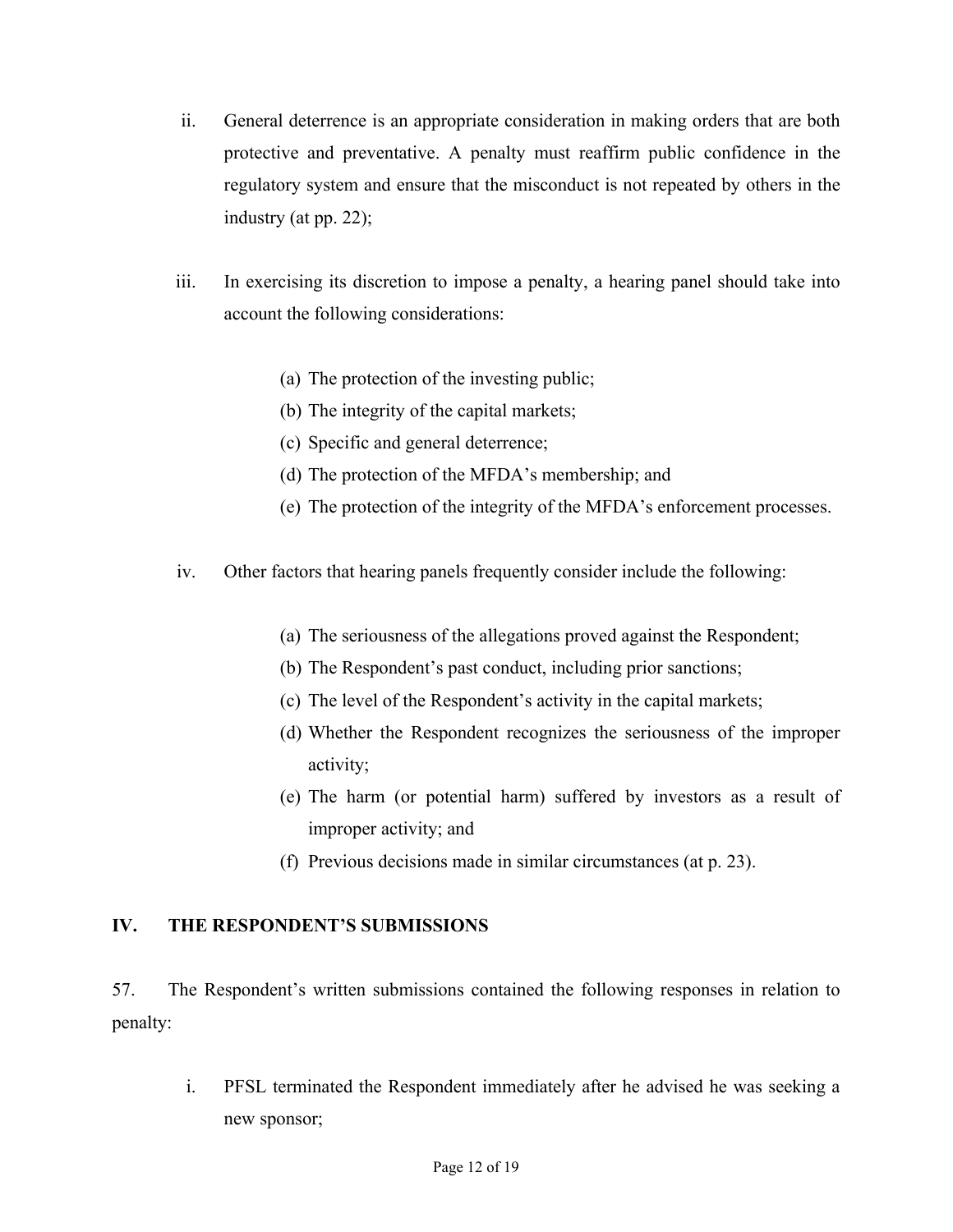- ii. PSFL filed the original complaint which permitted it to retain his book of business that he built up over 20 years;
- iii. Had he not notified PSFL that he was seeking a new sponsor, the Respondent suspects he would not have been terminated;
- iv. The Alberta Insurance Council and ASC declined to investigate complaints they received about his conduct;
- v. The complaint of one of his clients was motivated by revenge for the Respondent's failure to return funds she lost from investing in exempt markets;
- vi. The Respondent was motivated by a desire to help persons including himself who were adversely affected by the market collapse and loss of their retirement savings;
- vii. The Respondent reinvested the monies he earned from the Exempt Market Funds, except for the taxes, and lost that and most of his retirement savings;
- viii. He has calculated his own personal financial loss at \$580,000 which is much more than the penalty sought by MFDA;
	- ix. The Respondent had broken no laws;
	- x. The Respondent's conduct amounted to nothing more than a breach of contract with PFSL;
	- xi. The Respondent's conduct was merely an error of judgment;
- xii. The Respondent has been a responsible family man who attends church, donates to charities and volunteers to non-profit organizations;
- xiii. The Respondent is aged 63, suffers from heart disease aggravated by stressful situations, glaucoma and spinal stenosis and also now suffers from depression due to the events following the complaint;
- xiv. His health prevents him from performing physical work;
- xv. He has little income and is selling all his assets;
- xvi. If his license is revoked, he will have no future means to repay a fine;
- xvii. Most other professional bodies would impose a fine only for a first offence; and
- xviii. His letter to PFSL in 2009 submitted with his written submission indicates that he wished to resign from his position of Branch Manager.

58. The Respondent made additional oral submissions at the date of the hearing which include the following: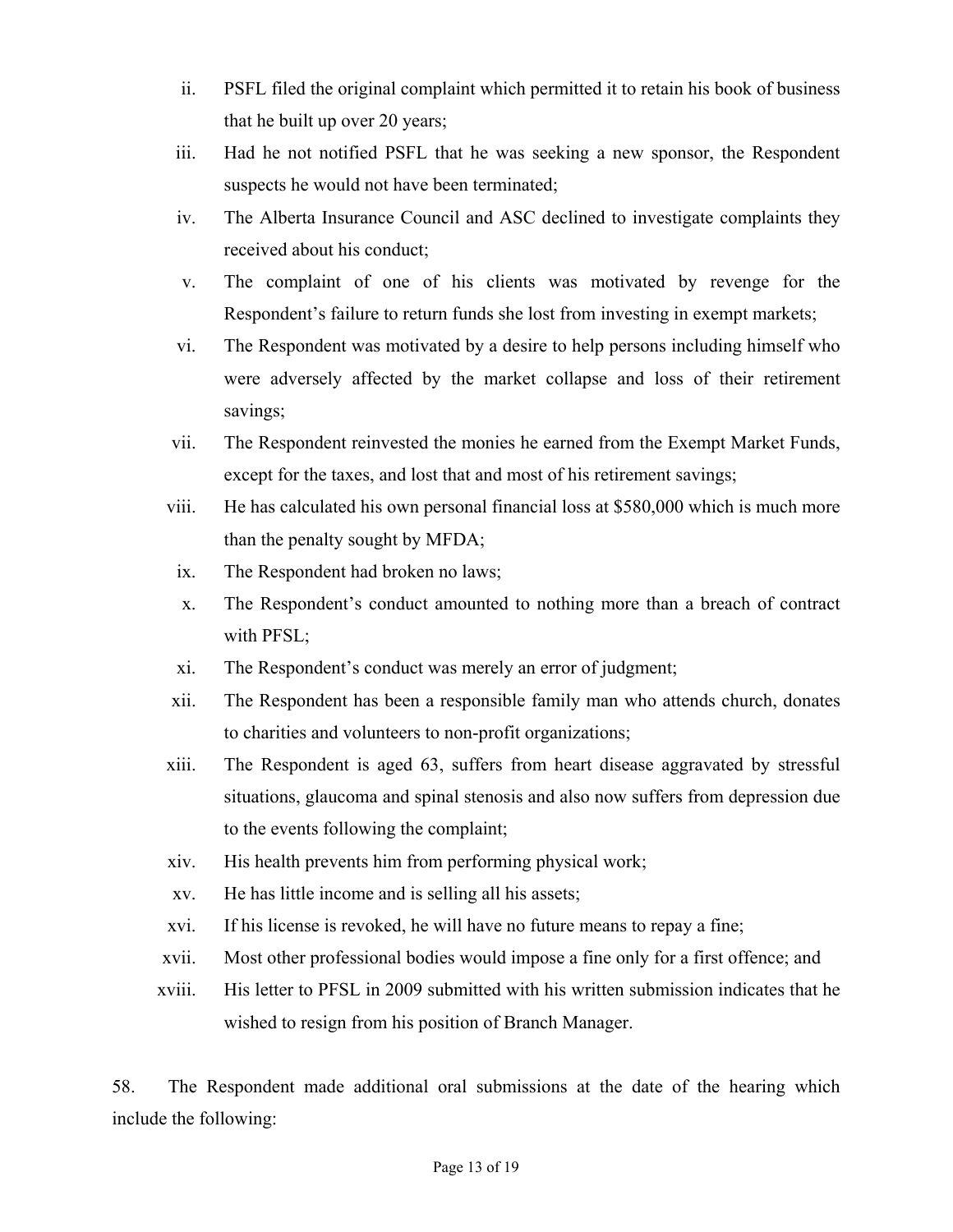- i. The Member never made the MFDA rules apparent to him or his co-workers;
- ii. The Member never advised him to read the MFDA Rules;
- iii. The Respondent committed the acts in question not for selfish gain, but due to the culture of the multilevel marketing system;
- iv. The onus was not on the Respondent to warn the investors of the risks of trading in these securities – they should have known the risks involved;
- v. In most cases, the clients were adamant that they wanted these other investments;
- vi. The Respondent believed the representations of the companies who manufactured these securities;
- vii. The Respondent disputed that he had no remorse since he had a nervous breakdown and further contemplated suicide subsequent to the complaint;
- viii. The Respondent would repay the money to the clients if he had it;
	- ix. It did not cross his mind that he was breaking any rules; and
	- x. The Respondent is as much a victim as his clients and did not bring these events on himself.
- 59. On questioning from this Panel, the Respondent conceded that:
	- i. He has made no repayments to his clients of any lost funds, partial or otherwise;
	- ii. He has not since read the MFDA Rules or retaken any of the courses required of an Approved Person; and
	- iii. He had been in the position of Branch Manager between January 2006 and July 2009 and had in that interval supervised four or five mutual fund sales representatives, which this Panel infers were mutual fund Approved Persons.

60. At the conclusion of the Respondent's submissions, this Panel was informed that certain of the members of the public in attendance were investor clients of the Respondent and wished to make submissions pertinent to the penalty.

61. This Panel concluded it had the authority pursuant to 1.3 and 1.5 Rules of Procedure under its general powers to consider such proposed submissions. Accordingly, it directed that a short adjournment be taken during which time Enforcement Counsel would interview those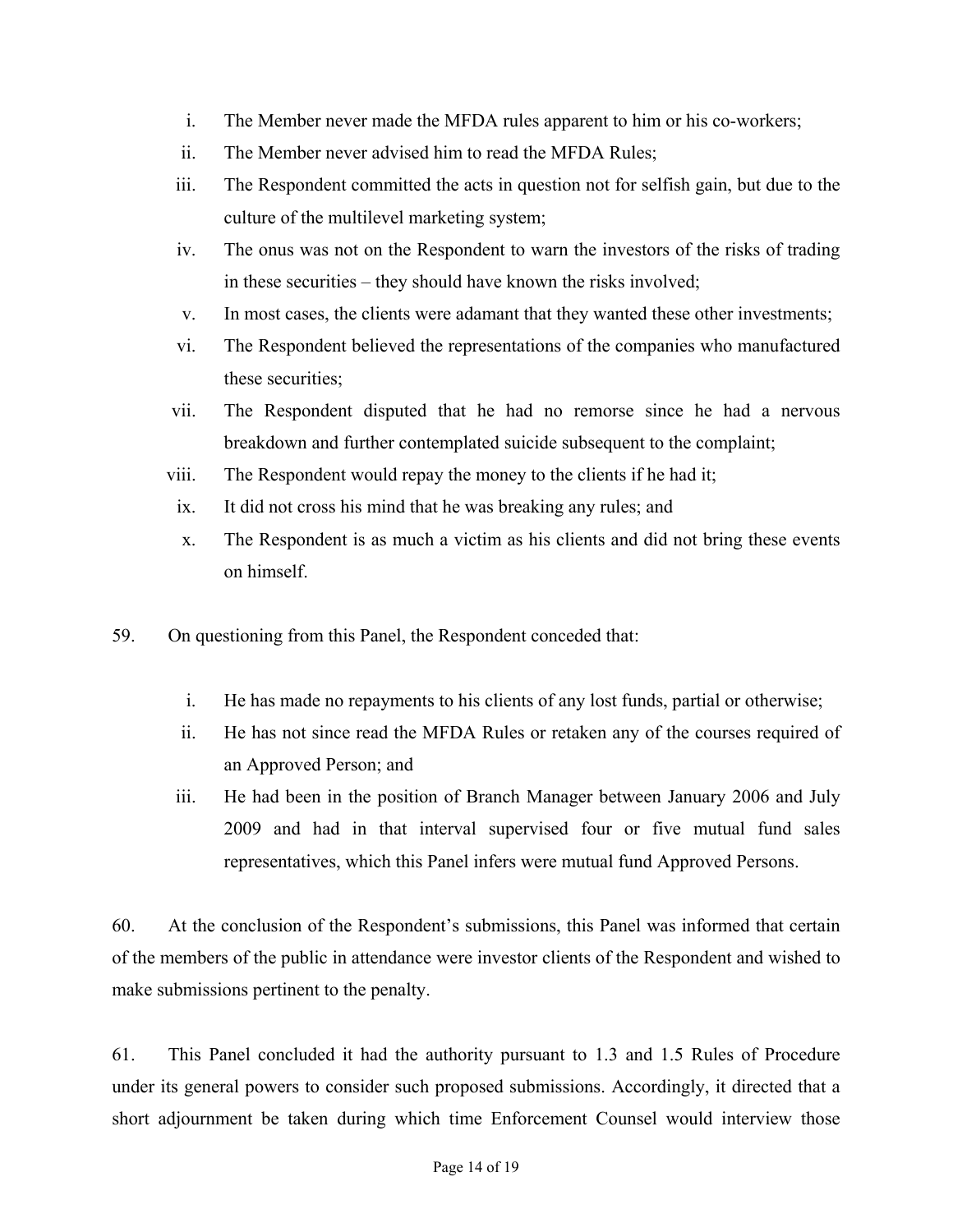individuals, ensure they were persons directly affected by the Respondent's conduct, solicit the substance of their desired representations and when the hearing reconvened, convey the same to this Panel on their behalf.

62. Enforcement Counsel then submitted that three such individuals present desired this Panel to appreciate the extent of their significant financial repercussions. One such individual lost the sum of \$437,000. Another lost the sum of \$300,000 and a third lost the sum of \$50,000. Further, these individuals were entering the later decades of their lives, such that their prime earning years were much behind them. In addition to those direct financial losses, they will suffer increased debt loads, diminished quality of life, in some instances having to rely on social assistance and government programs for financial support, or having to work past the expected date for retirement. Moreover, they all suffer an ongoing fear of re-entering the market as a result of the loss of trust reposed in their financial advisor that he would not direct them into inadvisable investments.

63. In response, the Respondent indicated that he understood the feelings of those investors, but noted that he was as much a victim as were they of the investor fraud committed by the companies who issued the securities in question.

64. The Respondent also indicated that he well knew the identities of certain of those investors present at the hearing. He stated that he had had numerous communications with them prior to the hearing in which they either stated that they did not hold him responsible or made drastic comments alluding to personal threats against him. He contended that these and other investors should also bear some responsibility for their losses.

65. Following consideration of the agreed Statement of Facts and the submissions before it, this Panel confirms that Allegation #1 has been proven to its full satisfaction.

#### **V. DECISION AS TO PENALTIES**

66. Prior to arriving at its conclusion as to penalties, this Panel reviewed the factors appropriate for penalty outlined in the *Tonnies* case, and listed above at paragraph 56 in light of the facts in this case. Factors favoring the Respondent were that he had no prior disciplinary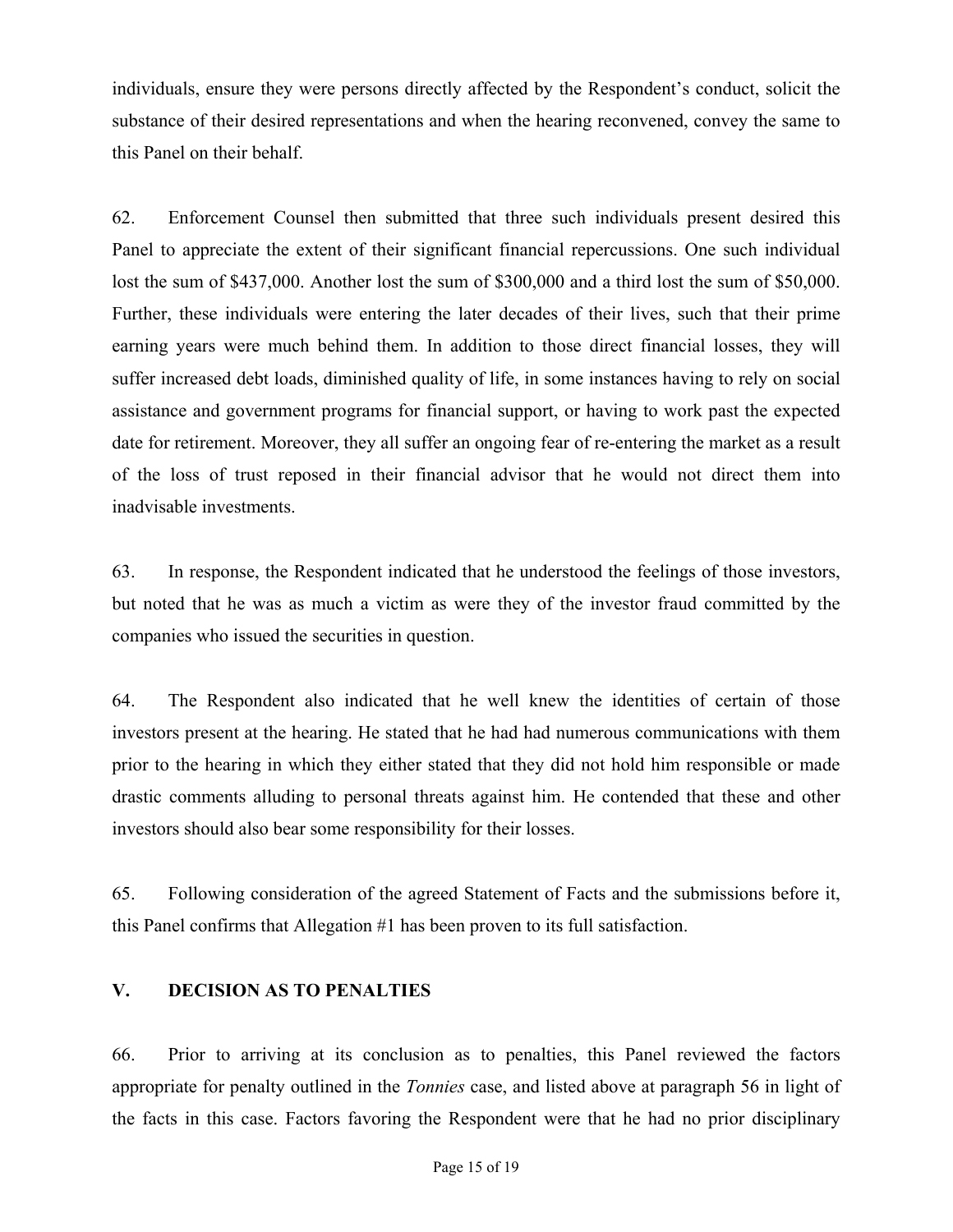history with MFDA; he entered into an agreed Statement of Facts to save the MFDA the time and expense of proceeding to a full hearing; and that he has suffered an emotional and professional toll as a result of the consequences of his conduct.

67. Against the mitigating factors, this Panel concluded that there were aggravating factors demonstrative of the fact that even up to the date of the hearing, the Respondent has acquired very little, if any, insight into the gravity of his conduct.

68. First, his representations included statements indicating that the Respondent feels the blame for the consequences of his actions lies with others, including the investor clients themselves, the Member, the companies who offered the securities which he recommended to his clients, and the culture of one particular sector of the financial industry.

69. Second, despite the fact that the Respondent had been registered for 15 years prior to his termination and at some of the material times had the role of Branch Manager who supervised at least four or five mutual fund Approved Persons, he professed to have no knowledge of the MFDA Rules and asserted that the Member never informed him of the Rules or read them to him.

70. Third, in order to be registered as a Branch Manager, the Respondent would have to meet the regulatory proficiency requirements which require a combination of experience and training that would include an understanding of MFDA rules. Accordingly, this Panel rejects the contention that the Respondent was at once a Branch Manager of the Member and yet unfamiliar with the MFDA Rules in the years prior to, and during, his tenure in that position.

71. While the Respondent presented his letter of resignation as Branch Manager to the Primerica Compliance Department as of November 17, 2009 seemingly as a mitigating factor, this Panel rejects it for such purpose firstly as it post-dated the misconduct in Allegation #1 and secondly because there is no indication that it was proffered in connection with such conduct. Instead, the Panel concluded that the fact that the Respondent held the position of Branch Manager during some of the material times was an aggravating factor as he knew, or should have known, that such status would have instilled additional trust in him as a competent and reliable financial advisor.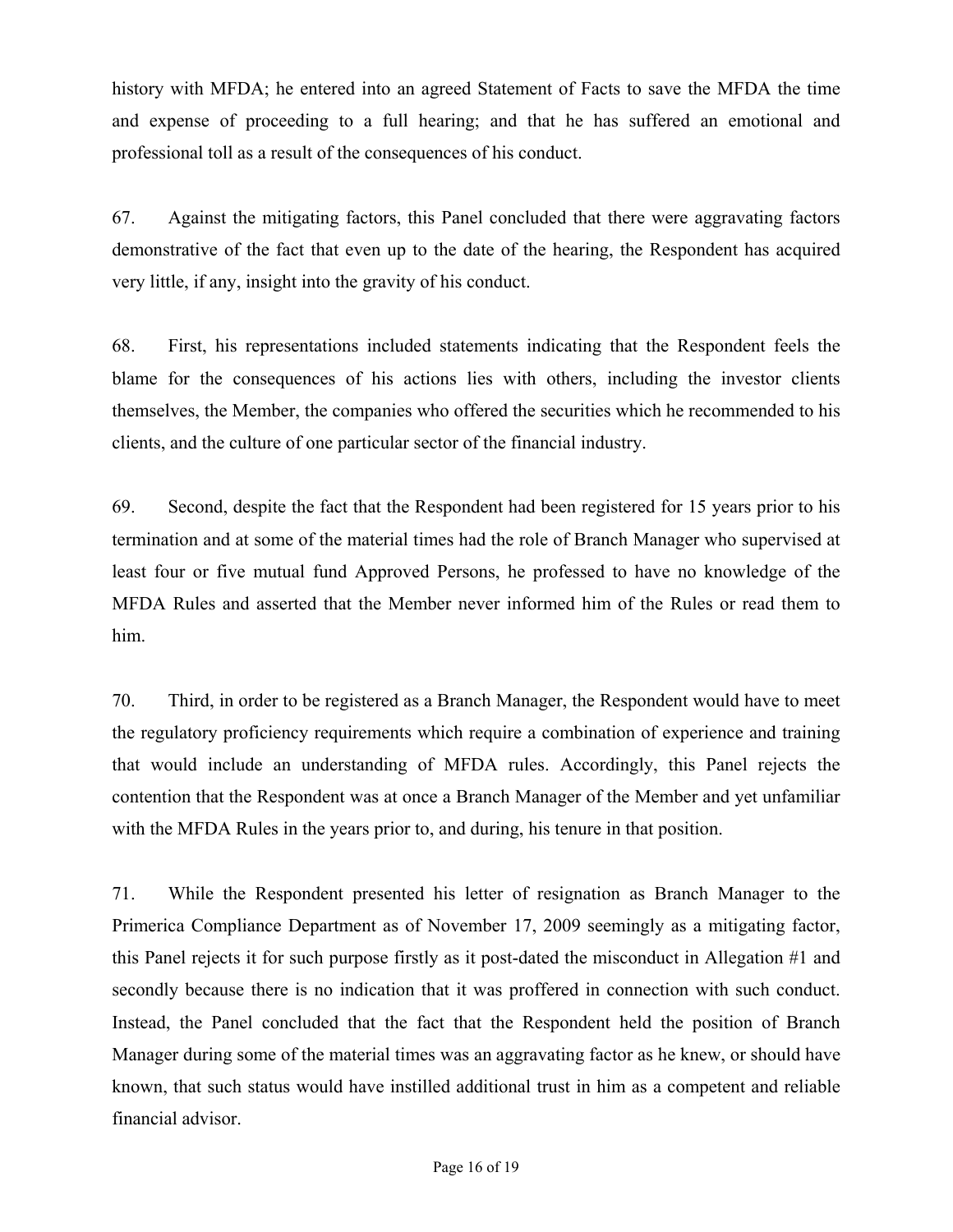72. This Panel rejects the implications of the Respondent's representations that he has no present understanding that the MFDA Rules are designed for the protection of the investing public; the integrity of the capital markets; specific and general deterrence; the protection of the MFDA's membership; and the protection of the integrity of the MFDA's enforcement processes. It further rejects the contention that such absence of understanding is due to any act or omission of the Member.

73. Moreover, this Panel rejects the Respondent's contention that the Member's complaint against his conduct was motivated by the desire to take control of "his" client list or that any of his clients were motivated by revenge or any other improper considerations.

74. This Panel concludes that the Respondent must have been well aware that his failing to disclose to the Member his conduct at any time between 2005 and 2007 was wrong, and was intentionally committed for his own personal financial gain of \$301,045 without regard to the harm to his own clients, the Member, the investing public, and the integrity of the capital markets. Otherwise, this Panel concludes that the Respondent would have no reason to suppress the fact of his activities to the Member, at all, or over the extended period of time that he did so.

75. This Panel considers as an aggravating factor the primary fact that the Respondent seems not to recognize, even at this date, the seriousness of his improper activity or the extent of the harm suffered by investors as a result. He does not even at this date accept without qualification that he was the direct perpetrator of the recommendations he deliberately withheld from the Member. He does not grasp that the withholding of disclosure of his wrongful conduct deprived the investor clients, the Member and the Respondent himself from the protection and benefit of the guidance of the Member which could have avoided or reduced the loss to all concerned. He continued to the time of the penalty submissions to deflect responsibility for the consequences onto others involved in the transactions.

76. This Panel finds as a further aggravating factor the fact that the Respondent hampered the investigation by providing false and incomplete information to the investigators which made his original conduct even more egregious.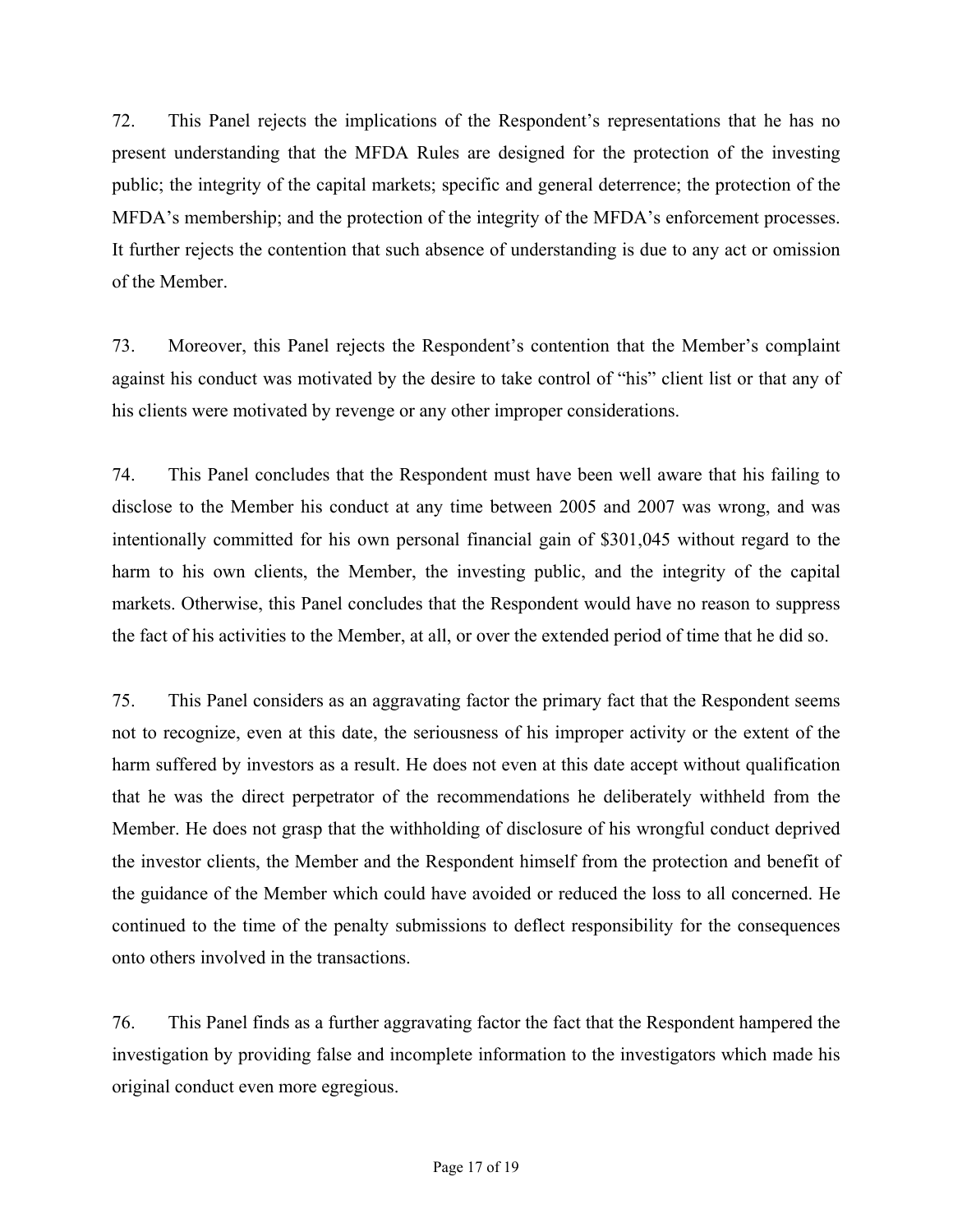77. This Panel is not satisfied that the remorse the Respondent expressed demonstrates sufficient understanding of the nature and extent of his misconduct, centred as it was primarily on his own personal, financial and professional losses, and only fleetingly in respect of the losses to the investor clients. Instead, the above-listed aggravating factors led this Panel to conclude that the Respondent would continue to present a risk to potential investors, Members and the capital markets, were he permitted to continue to operate in such markets.

78. For these reasons, this Panel is satisfied that a permanent prohibition is necessary for the specific deterrence of this Respondent and for general deterrence of any mutual fund Approved Persons who might be inclined to risk engagement in similar conduct.

79. This Panel is also satisfied that a fine of \$300,000 is appropriate firstly, since it reflects the benefits received by the Respondent, which was a factor referenced with approval by the hearing panel in the *Re: James Woloshen* decision. Further, a fine in this amount demonstrates to the Respondent and to others that his conduct was a serious violation of the MFDA Rules and caused significant harm to a number of investors leaving financial consequences that will impact their lives substantially.

80. Finally, this Panel is satisfied that the costs award of \$7,500 is consistent with the awards in similar cases.

81. In summary, after consideration of all the submissions of Enforcement Counsel and the Respondent, this Panel concluded that the following penalties were appropriate in this case:

- i. A permanent prohibition of the Respondent's authority to conduct securities related business in any capacity over which the MFDA has jurisdiction;
- ii. A direction that the Respondent pay a fine of \$300,000 for engaging in securities related business as described in Allegation  $# 1$  and hampering the investigation into that conduct; and
- iii. A direction that the Respondent pay to the MFDA \$7,500 for costs of the investigation.